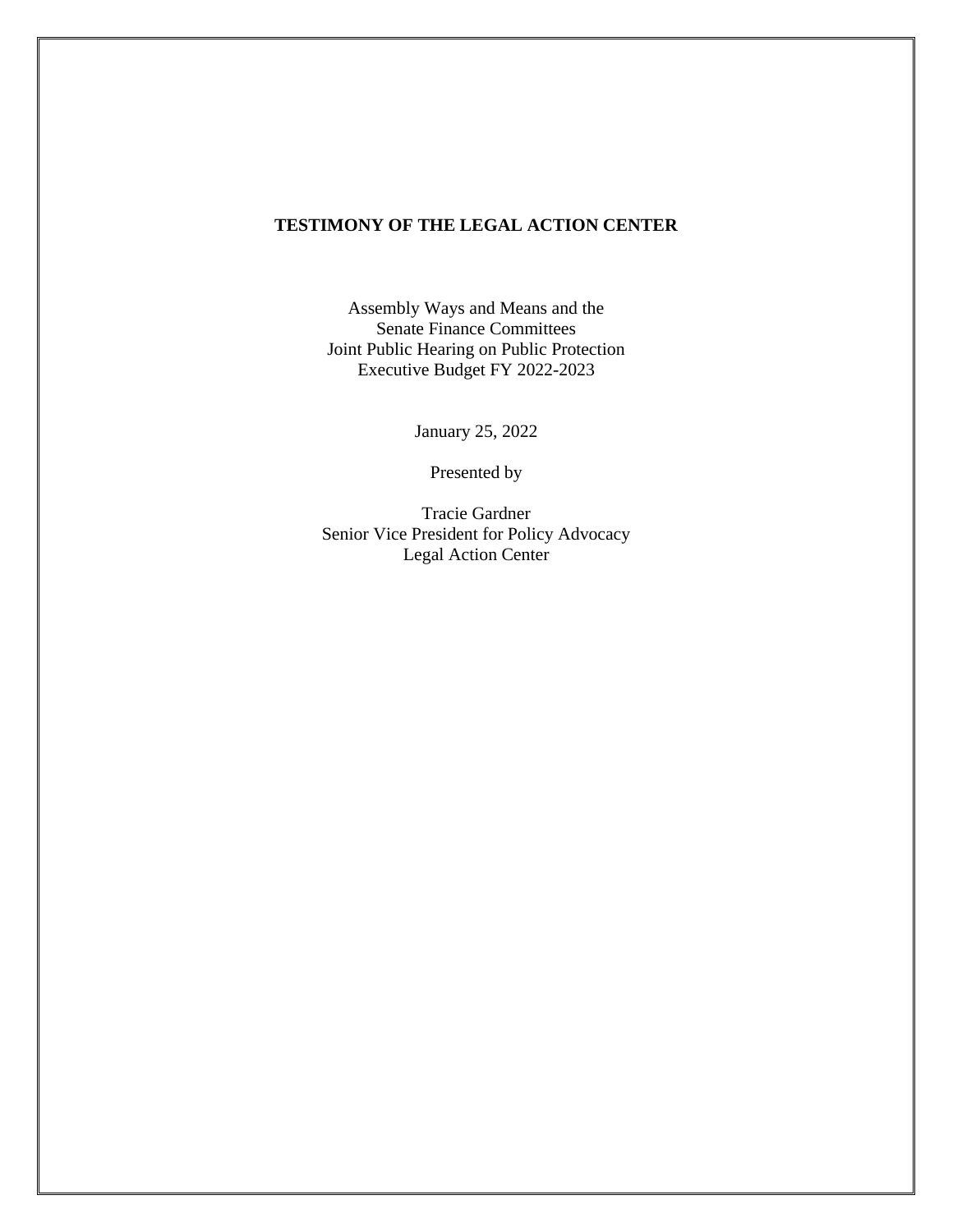I am Tracie Gardner, Senior Vice President for Policy Advocacy for the Legal Action Center. I appreciate the opportunity to address you today.

In New York State, we work closely with the coalition of Alternative to Incarceration (ATI), Reentry and related programs. These programs enable many thousands of men and women to be appropriately supervised and served in the community. These services divert individuals who would otherwise be sent to more expensive prison beds to less expensive and more effective community-based supervision and services. They also assist individuals who are released from incarceration reintegrate with their families and the communities by lowering barriers to employment, housing and health services, thereby reducing the likelihood of recidivism.

We are asking that New York increase funding for ATI and reentry services by \$16.2 million in the coming year, with \$16 million for the expansion of ATI and reentry services and \$200,000 to support the creation of a plan for bringing ATI and reentry services to scale in every part of the state. Too many New Yorkers remain unable to access these essential services that can help avoid incarceration, enable successful reentry and help individuals address the elements that contributed to their criminal justice involvement. Increasing access to these programs is essential to reducing the prison population in New York, thereby contributing to the State's efforts to address mass incarceration and the racial discriminatory impacts of the criminal justice system. Furthermore, additional sentencing reform to reduce prison time and save money can be reinvested into the communities most impacted It is essential that there be programming to help prevent the continued cycling in and out of jails and prisons of those with substance use and mental disorders.

> *Legal Action Center Assembly Ways and Means and the Senate Finance Committees Joint Public Hearing on Public Protection Executive Budget FY 2022-2023 Page 2*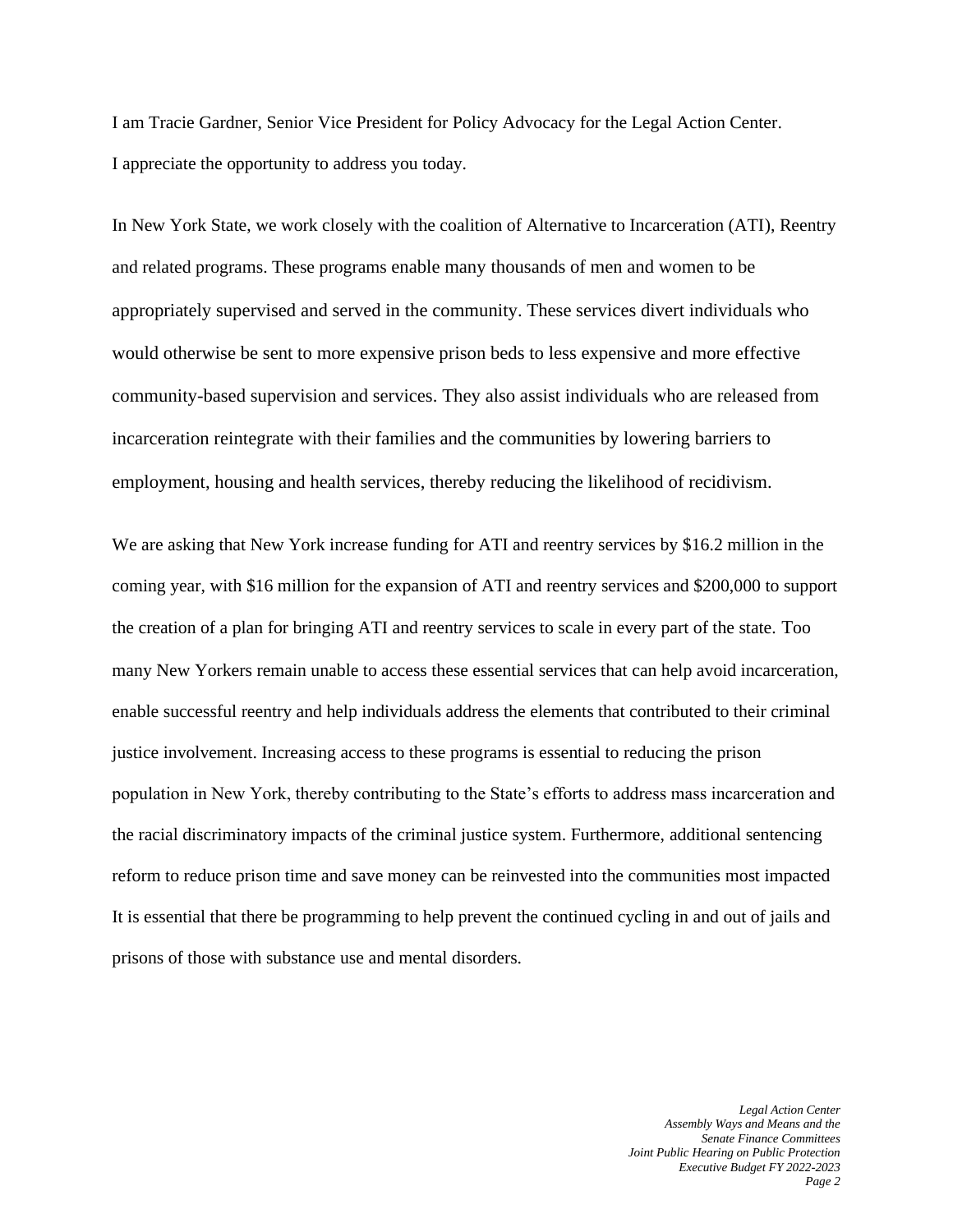We appreciate the Executive proposal to add \$10 million for pre-trial services in Executive Budget. It is an important initial down payment but it is not nearly to address needs all the justice continuum.. These funds could be utilized to provide technical assistance provided by established programs to build the capacity of other programs and/or in other regions of the State. Additionally, these funds could also help leverage dollars from other sources of funding than criminal justice where people with criminal justice-involvement are served. Transitional and permanent housing, substance use disorder and mental health treatment, and higher education are a few more examples of systems that should be providing targeted funding streams to serve people still or recently in the criminal justice system.

By building on New York's decades of investment in ATI and reentry services and the expertise that the State's funding has enabled providers to develop, *New York now has the opportunity to become the first State in the nation to bring alternative to incarceration (ATI) and reentry services to scale statewide so that all New Yorkers can access these needed services.*

We strongly recommend

- Expanding ATI and reentry services in the many parts of the state that are underserved, including most of upstate New York
- Expand ATI and reentry services in New York City to fill gaps to support the closure of Rikers Island

## **Additional Criminal Justice Proposals**

We were happy to see that the Governor included key principles of Clean Slate in the Executive Budget. It is wonderful to see the broad support for the key principles that underpin Clean Slate: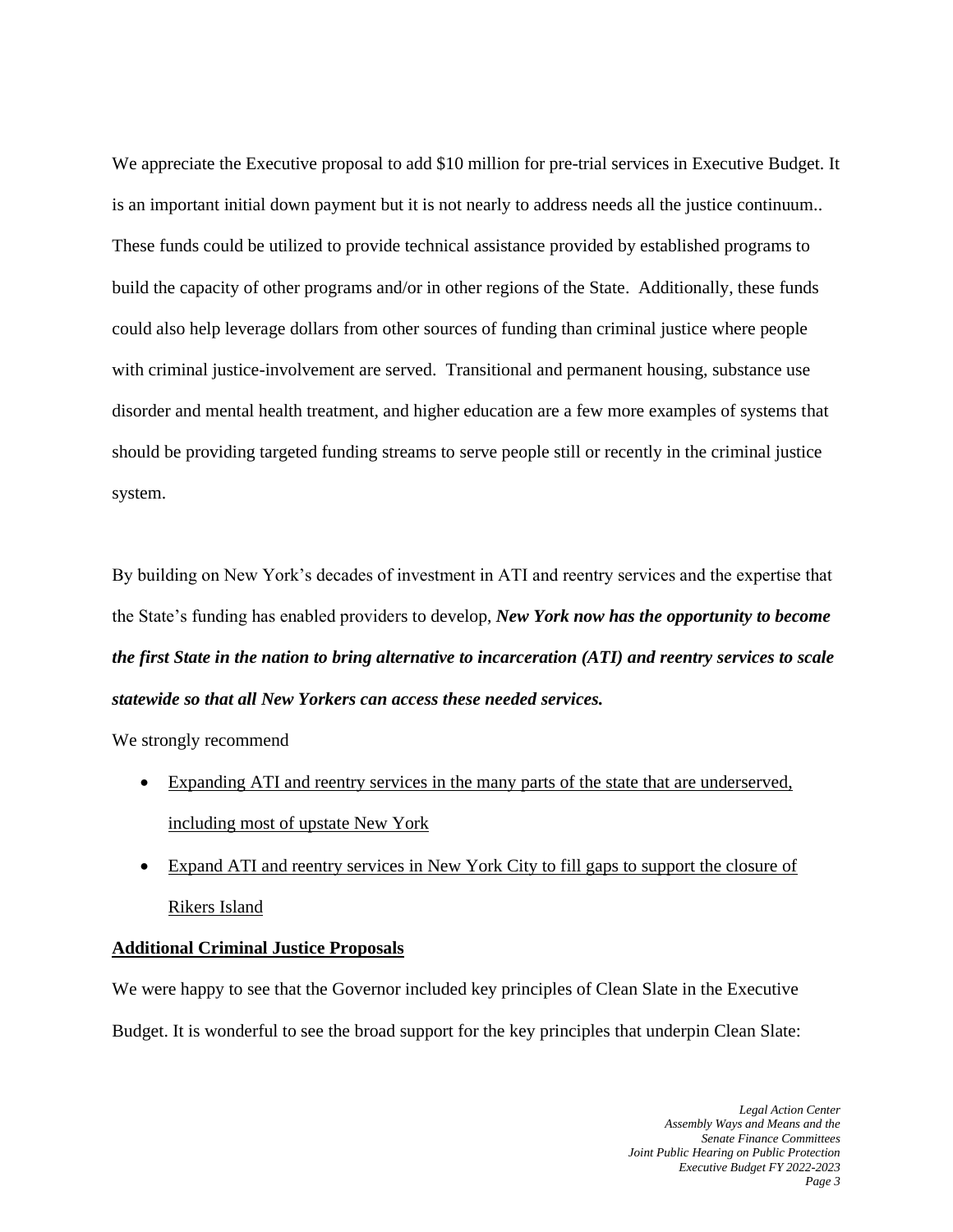strengthened communities, increased economic growth and enhanced public safety. However, the proposed language includes changes that significantly weaken the bill. We ask you to include in your one house budget bills the full Clean Slate bill, (S. 1553C and A. 6339B) without these changes.

New York State needs Clean Slate legislation now more than ever. Clean Slate NY is a racial justice, jobs, and housing bill that seeks to end the perpetual punishment of a conviction record, in turn enabling the 2.3 million New Yorkers with conviction records to access the employment, housing, education and other opportunities they need to successfully reenter and contribute to their communities. As our economy rights itself after COVID 19's devastating impacts, we need to ensure that everyone is a part of the recovery. But individuals with conviction histories will be left out without the automatic sealing relief Clean Slate brings. An astonishing one in seven New Yorkers – approximately 2.3 million people – have conviction histories; because of our state's history of discriminatory policing, prosecution, and mass incarceration, most are Black or Brown. Having a conviction history can mean a lifetime of lost opportunities not only for an individual but for their families and communities. It can mean a lifetime of perpetual punishment that continues long after any criminal systems involvement has ended. New York can change this grim reality by passing the Clean Slate Act, which will automatically seal conviction records for civil purposes such as jobs and housing.

For Clean Slate to be effective, it is crucial that the waiting period for clean slate sealing is not unreasonably extended, delaying people's ability to move forward with their lives. The Clean Slate provision in the Executive Budget does not start the waiting period until the conclusion of the maximum sentence, extending the wait for sealing by years for many people. Under the Executive's